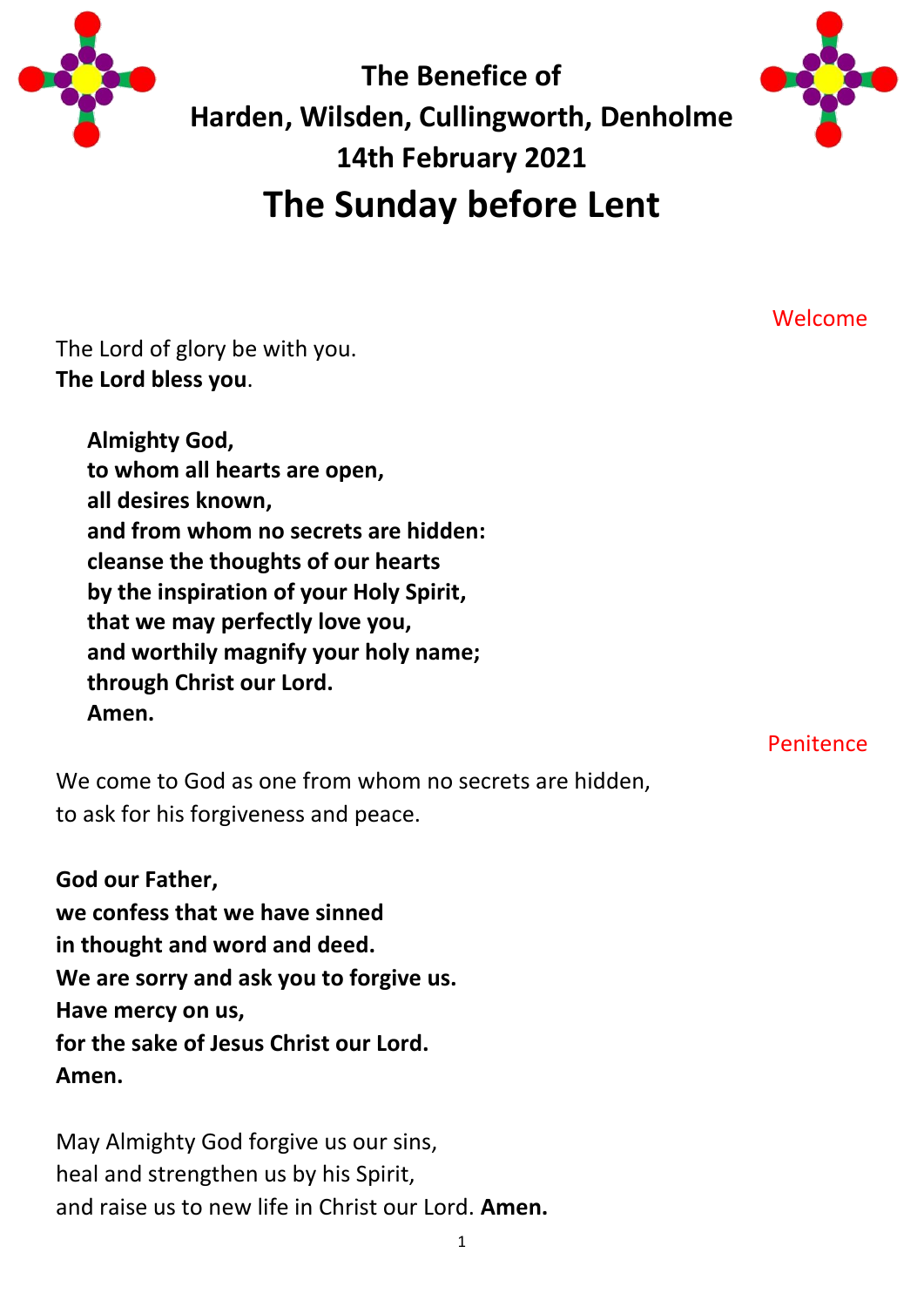Glory to God in the highest, and peace to his people on earth. Lord God, heavenly King, almighty God and Father, we worship you, we give you thanks, we praise you for your glory.

Lord Jesus Christ, only Son of the Father, Lord God, Lamb of God, you take away the sin of the world: have mercy on us; you are seated at the right hand of the Father: receive our prayer.

For you alone are the Holy One, you alone are the Lord, you alone are the Most High, Jesus Christ, with the Holy Spirit, in the glory of God the Father. **Amen.**

The Collect

Almighty Father, Whose Son was revealed in majesty Before he suffered death upon the cross: Give us grace to perceive his glory, That we may be strengthened to suffer with him And be changed into his likeness, from glory to glory, Who is alive and reigns with you, In the unity of the Holy Spirit, One God, now and for ever. **Amen.**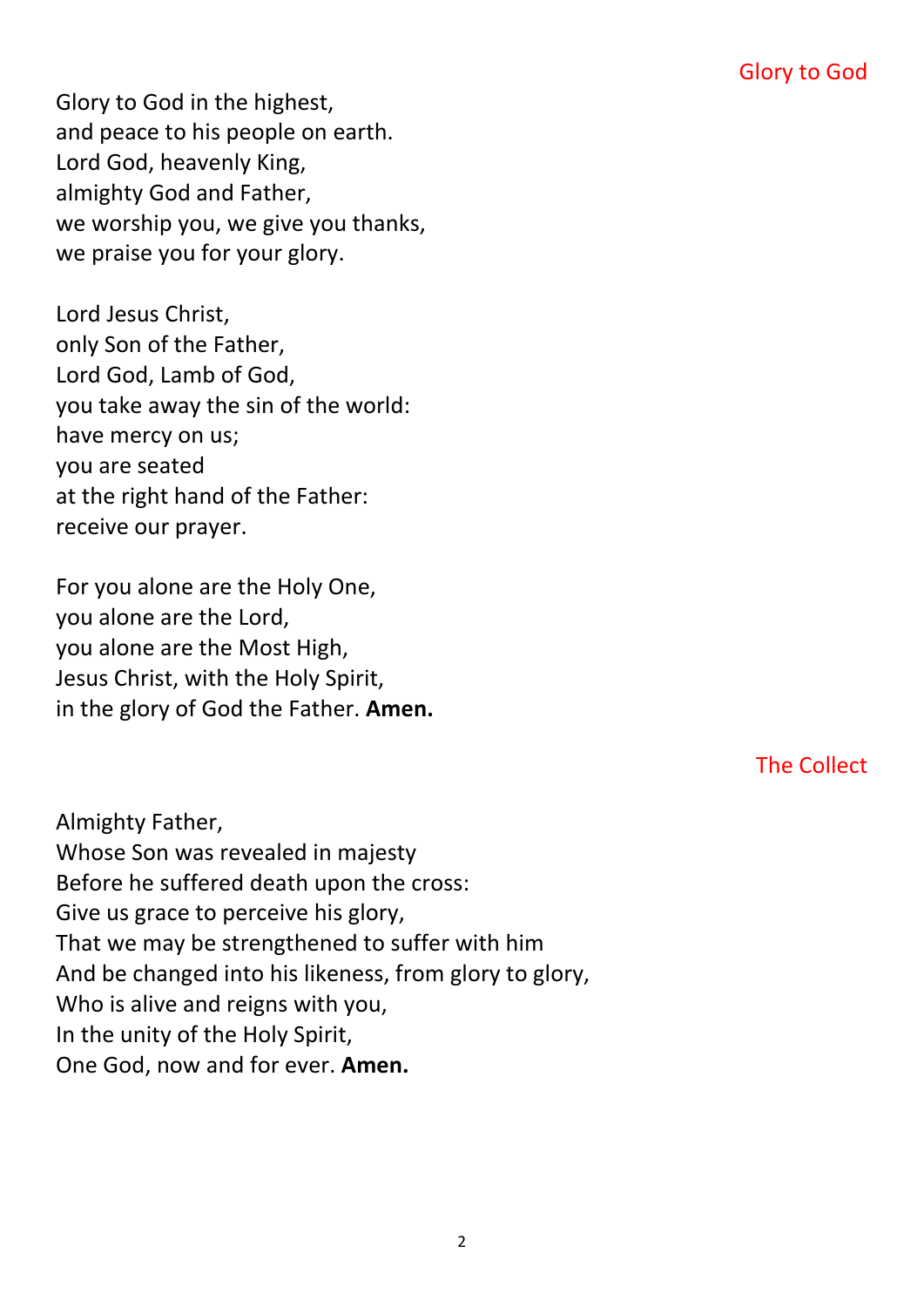### The Epistle: **2 Corinthians 4:3-6**

And even if our gospel is veiled, it is veiled to those who are perishing. In their case the god of this world has blinded the minds of the unbelievers, to keep them from seeing the light of the gospel of the glory of Christ, who is the image of God. For we do not proclaim ourselves; we proclaim Jesus Christ as Lord and ourselves as your slaves for Jesus' sake. For it is the God who said, 'Let light shine out of darkness', who has shone in our hearts to give the light of the knowledge of the glory of God in the face of Jesus Christ.

### **Thanks be to God for the gift of his word.**

#### The Gospel: **Mark 9:2-9**

Hear the Gospel of our Lord Jesus Christ according to Mark. **Glory to you, O Lord.**

Six days later, Jesus took with him Peter and James and John, and led them up a high mountain apart, by themselves. And he was transfigured before them, and his clothes became dazzling white, such as no one on earth could bleach them. And there appeared to them Elijah with Moses, who were talking with Jesus. Then Peter said to Jesus, 'Rabbi, it is good for us to be here; let us make three dwellings, one for you, one for Moses, and one for Elijah.' He did not know what to say, for they were terrified. Then a cloud overshadowed them, and from the cloud there came a voice, 'This is my Son, the Beloved; listen to him!' Suddenly when they looked around, they saw no one with them any more, but only Jesus.

As they were coming down the mountain, he ordered them to tell no one about what they had seen, until after the Son of Man had risen from the dead.

This is the Gospel of the Lord. **Praise to you, O Christ.**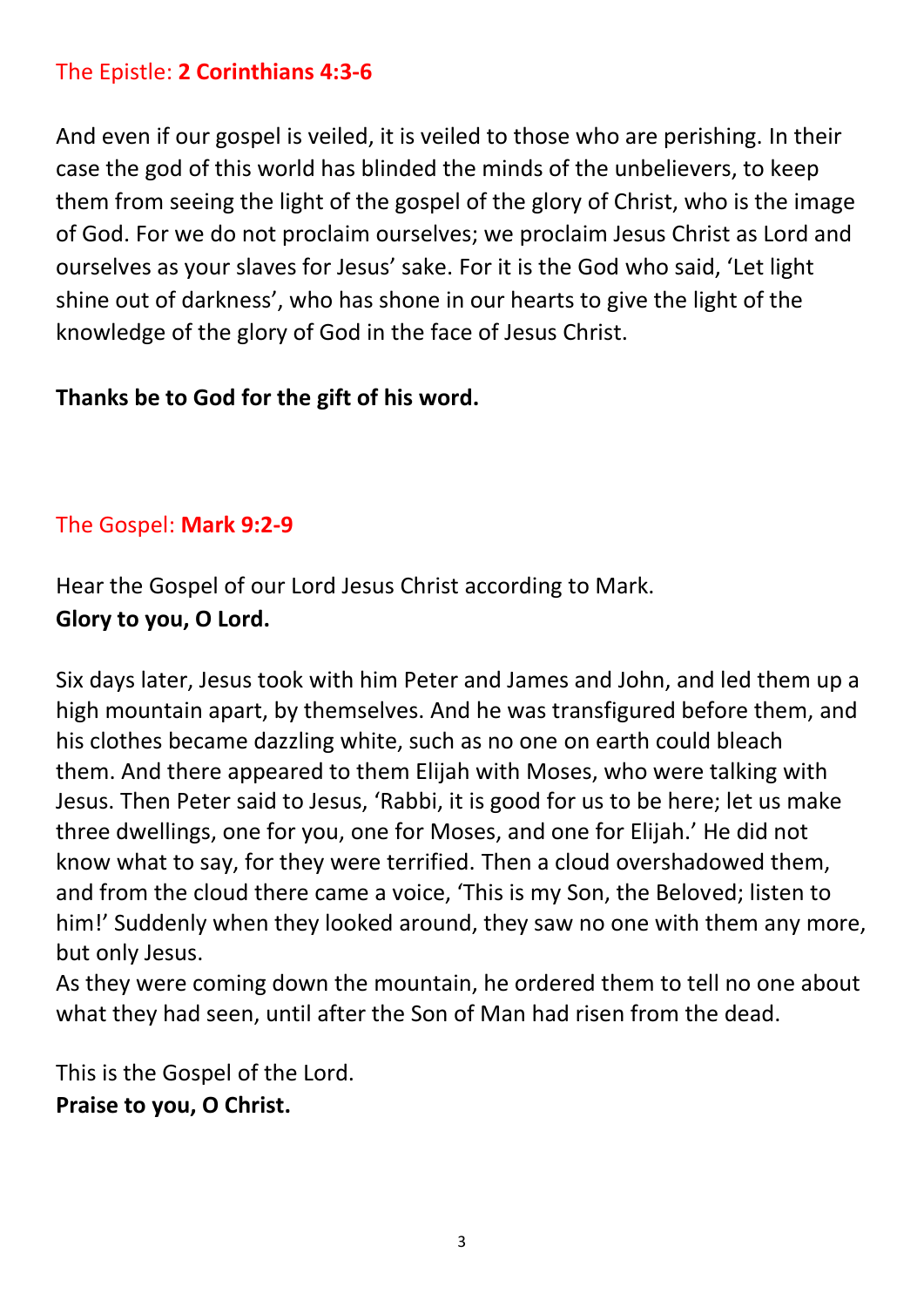Those of you who are older probably need reminding that today, 14th February, is St Valentines's Day! I wonder what your memories are of St Valentine's days when you were younger? And those of you still in that romantic phase of your life, did you receive your expected Valentine? I hope, that for most of you, it wasn't just via Social Media! Mind you, I suppose, in these Covid, "don't hug" times, we have to be grateful for whatever tokens of love we do receive.

It may surprise you to know that Gordon is quite a romantic! When we were engaged, we were at different ends of the country most of the time. Gordon used to decorate his letters to me with miniature, beautifully hand painted pictures of roses! Then, one year, on St Valentine's Day, he sent me three separate cards. I was at home at the time and I remember my Dad being absolutely bemused by it! "What a waste of money ", was his verdict.

St Valentine's Day, is an opportunity to declare love for another, and even to do it anonymously if you so wish. I remember lots of tricks played on girls at school. I also remember sending my mum an anonymous card one year because she said she'd never received one! My dad was a bit suspicious, but I never admitted that it was me!

So Valentine's Day is a time for declarations of love. In a completely different way, today's reading, from St Mark's Gospel, is also a declaration of love.

Peter, James and John had joined Jesus on one of his early morning treks, up into a mountain, to find peace and quiet for prayer. But this was to be a prayer time like no other. The disciples had such a powerful visionary experience, that it seemed as if it was happening in "real time". The light on the mountain was transformed, like a luminous cloud, and there appeared to be two men talking to Jesus; Moses and Elijah.

Peter, in his usual impetuous way, proposes to build three prayer shelters, in order to entice Moses and Elijah to stay with them. But, of course, humans can't dictate the nature of visions. They then heard a voice from the cloud, "this is my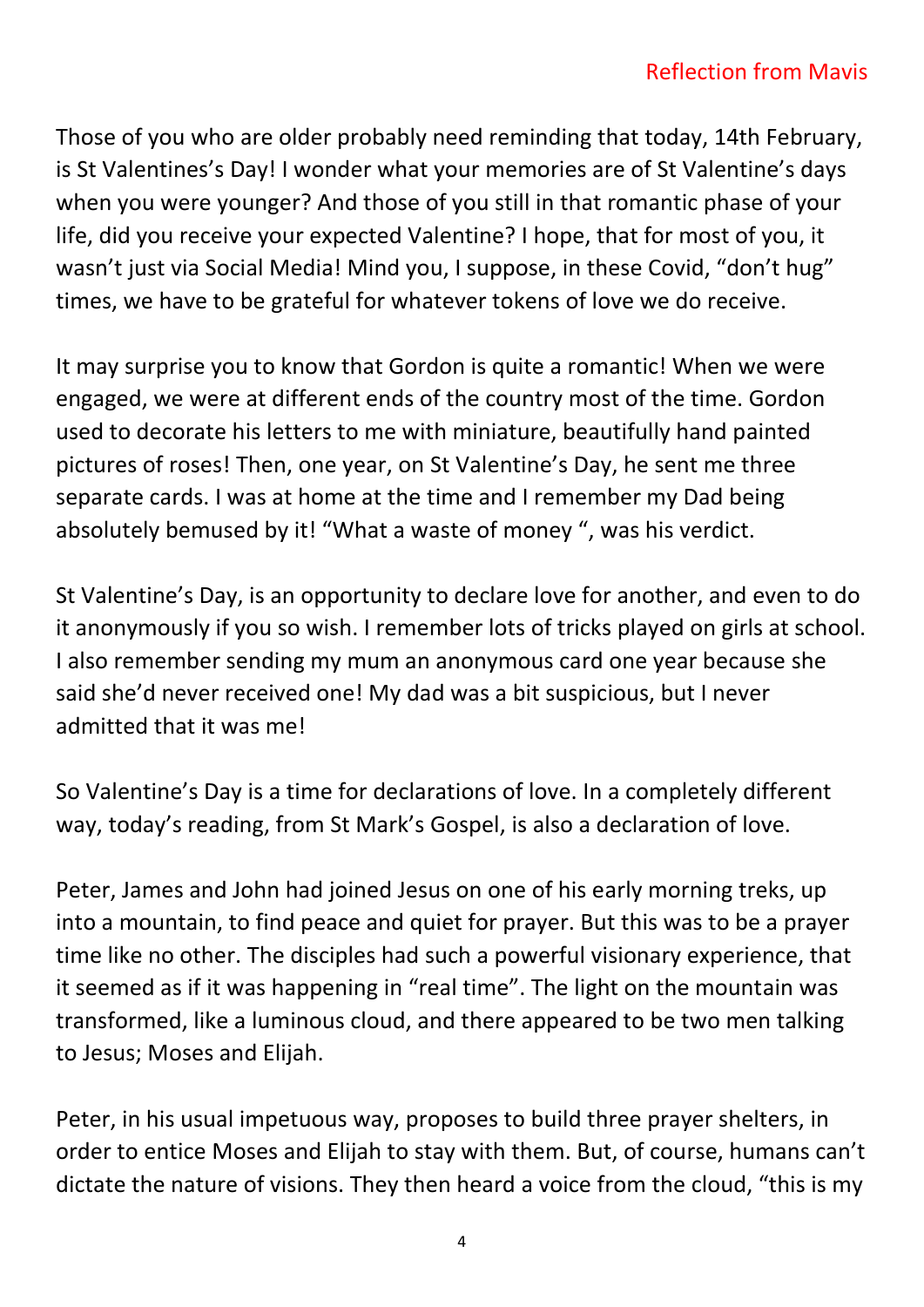beloved son, listen to him". As they looked around, no doubt very startled, there was no one there apart from Jesus.

Jesus told the disciple not to tell anyone about their experience, during his lifetime, but it is fairly certain that, in explaining the experience to them, he would have spelt out that the vision confirmed that he was indeed in line with Moses, the great lawgiver, and Elijah the most revered prophet. (This is the experience we call "The Transfiguration".)

But what of the voice from the cloud? "This is my Son, the beloved!" For Peter, this would have been a confirmation, of his declaration earlier, on the way to Caesarea Philippi, that Jesus was the Messiah. But what would it have meant for Jesus?

Well, Saints, who share their visions, say that they have an overwhelmingly experience of being enfolded in the love of God. Certainly for Jesus, it would have been a touch of loving reassurance that God was with him, and Jesus would have needed to remind himself, of that dramatic touch of love, in the days ahead, as he walked the lonely path to Calvary .

The full force of his enemies was to burst upon him as he walked the way of the cross. As we walk through Lent this year, we will be reminded again of Jesus's journey towards the cross - the fulfilment of all the Prophets' foretelling.

This touch of love, was a repeat of the assurance felt by Jesus at his baptism by John the Baptist. John had a visionary experience of a dove descending on Jesus, and, we read, in St Mark's Gospel, that Jesus heard a voice, "you are my Son, the beloved, in whom I am well pleased".

Jesus must have felt such an enormous sense of reassurance, as he began his ministry. He was going out from the comfortable life as a carpenter builder, to an unknown future as a prophetic teacher. He would have needed to know he was enfolded in God's love, and was indeed going out to do his Father's will, not just being driven by a personal desire for popularity and acclamation.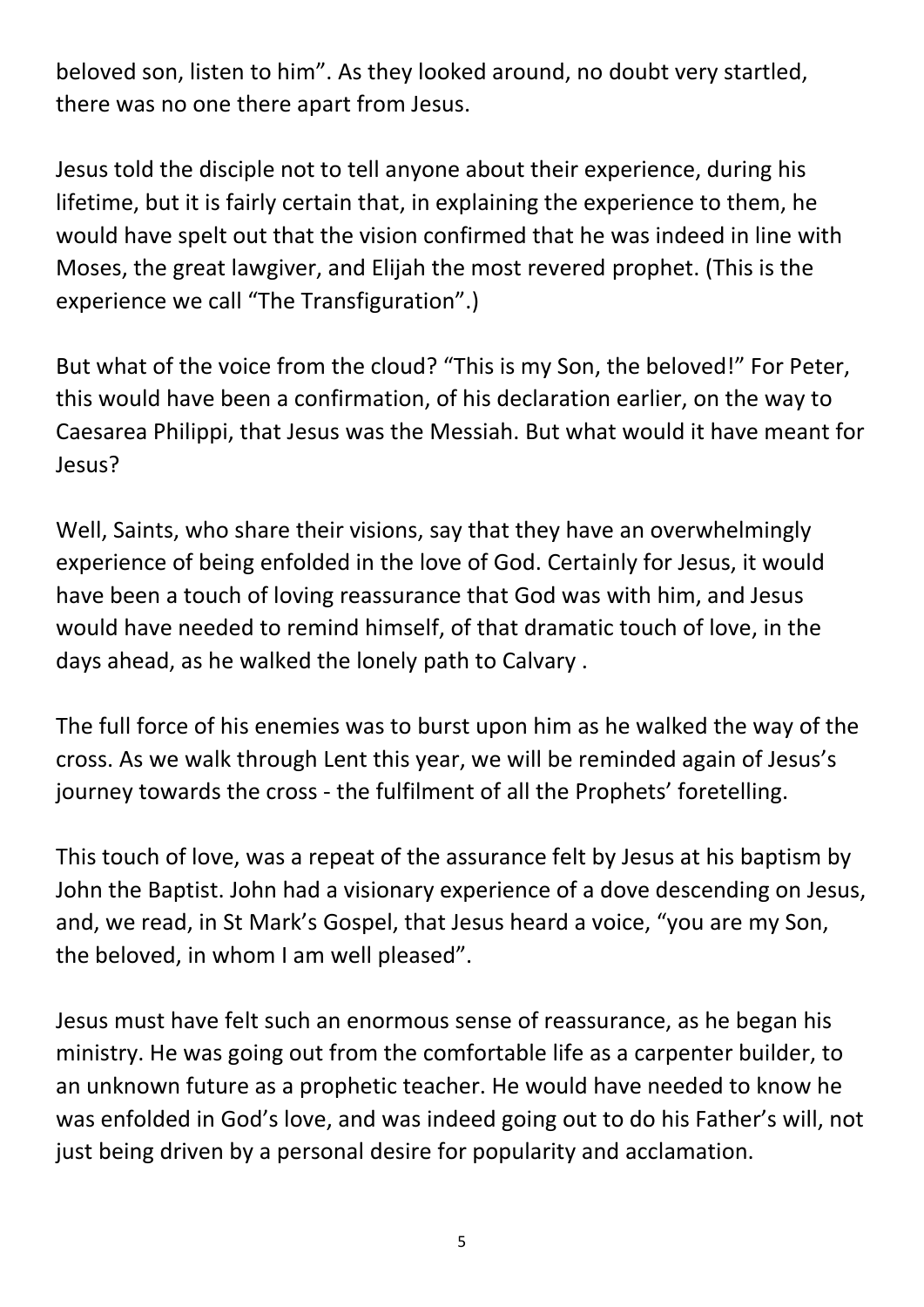Even more he would have needed that touch of love as he faced his inevitable death. And again he would have needed reassurance, that he was walking the right path, even more as he faced death fully in the face, knowing that that, in that act, he would be misunderstood and forsaken, even by the very ones who had witnessed such a precious experience with him. Jesus was sustained throughout the demanding nature of his ministry, and to his death, by this overwhelming sense of his Father's enfolding love for him.

That overwhelming, empowering love of God is available to us too. It is available to us, right where we are, in the midst of the sense of confusion, anxiety and loss that Covid is wreaking on us. As Richard was reminding us, in his online message, last Sunday, we are held in God's hand and our very own name is tattooed there. As vast as the Universe is, in spite of humans being like grains of sand on the seashore, YET, YET, our Heavenly Father knows each one of us by name. We are well and truly loved.

When we receive a Valentine's card, we can either chuckle and murmur to ourselves "if only", or we can open our hearts to the message of love in the words written there. It is the same with God's love. We can brush it to one side as "not real", or we can throw our lives wide open and risk everything for that love being real.

God's love for us will sustain us, as it did our Lord. God's love for us will challenge us out of our comfort zone, as it did Jesus. God's love for us will never leave us or forsake us.

The same comforting and strengthening, that Jesus received from God's love can be ours. Will we receive it, or will we toss it away as an unsought for Valentine Card? I pray, that this day, this St Valentine's Day, we may all hold out cupped hands, to receive all the love God has to give us, and that we will be open to hear God's whisper to each of us, "you are my child, I love you."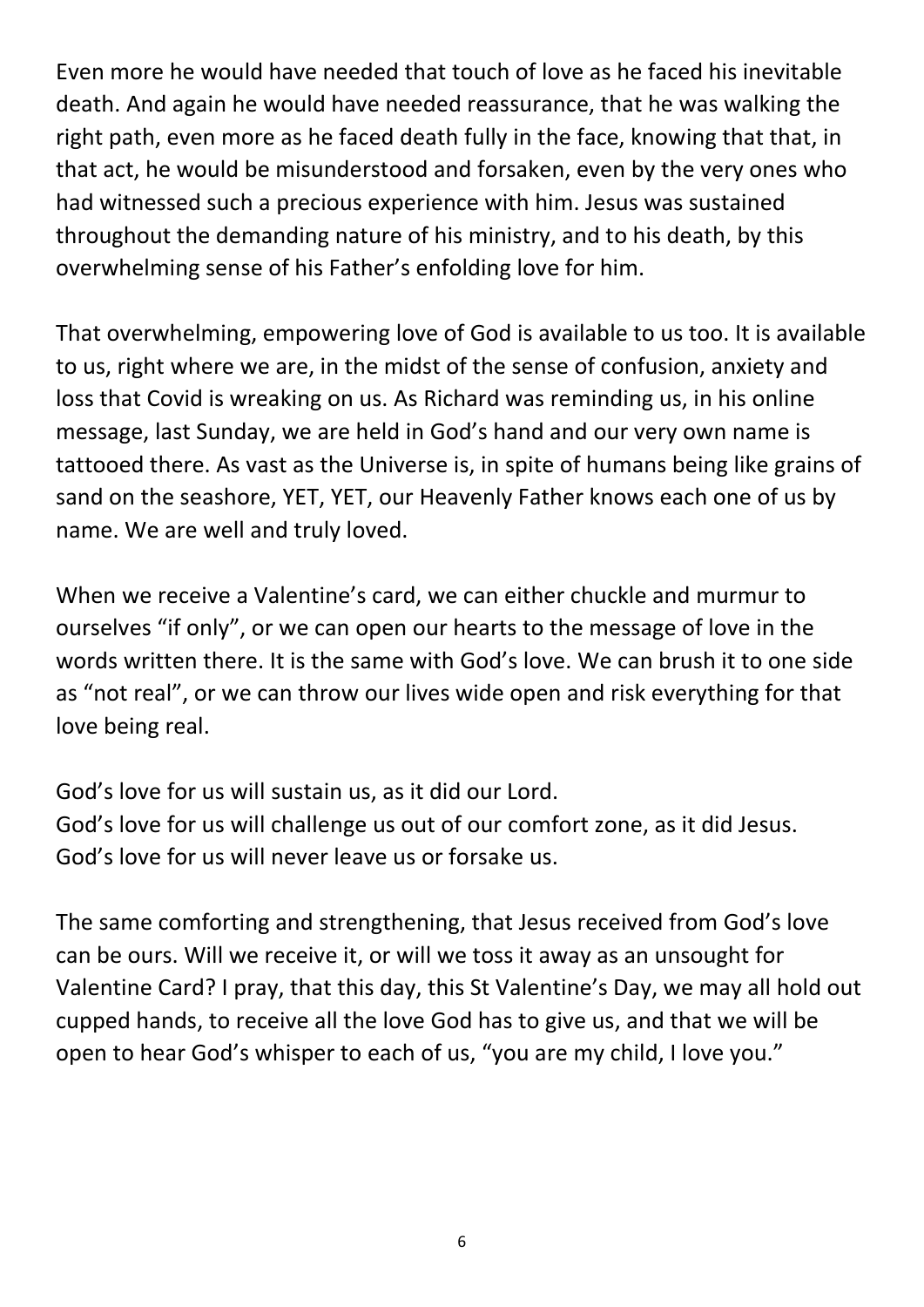Blessed are you, Lord God of all creation, you are great and mighty in power. Be our strength in times of weakness, uphold us when we feel most helpless.

## On Racial Justice Sunday we pray

God of all creation, you have made all people in your image and you call us to worship you in all our diversity, young and old, rich and poor, male and female, of many races and from many lands. Because we have often failed to see your image in those who are different from us, teach us our need for one another and for you, that we may grow together into your likeness.

Lord in your mercy: **Hear our prayer**

We hear and see news from all over the world and so we pray for victims of seemingly endless wars, conflicts, acts of terror and political unrest, and for victims of natural disasters, remembering those who have suffered and continue to suffer in the aftermath of the floods in India. We pray for leaders of nations, for those in positions of power and influence throughout the world, that they might see beyond their own personal, political or national interests and work for the relief of suffering and for just and lasting peace. Lord in your mercy: **Hear our prayer**

As we continue to be affected by the Covid pandemic we pray for all those working to treat and save the sick, for those carrying out the vaccination programme, for those who must balance medical and economic decisions. We pray for those in our communities who are finding the prolonged lockdown increasingly difficult, whether through illness, bereavement, loneliness, stresses within the home or financial worries. We pray for those around us, some whose needs we know, some we have learned of from our church newsletters and those among us whose particular problems we do not know. May all those we hold before you feel your strength and support.

# **Merciful Father accept these prayers for the sake of your Son our Saviour Jesus Christ. Amen.**